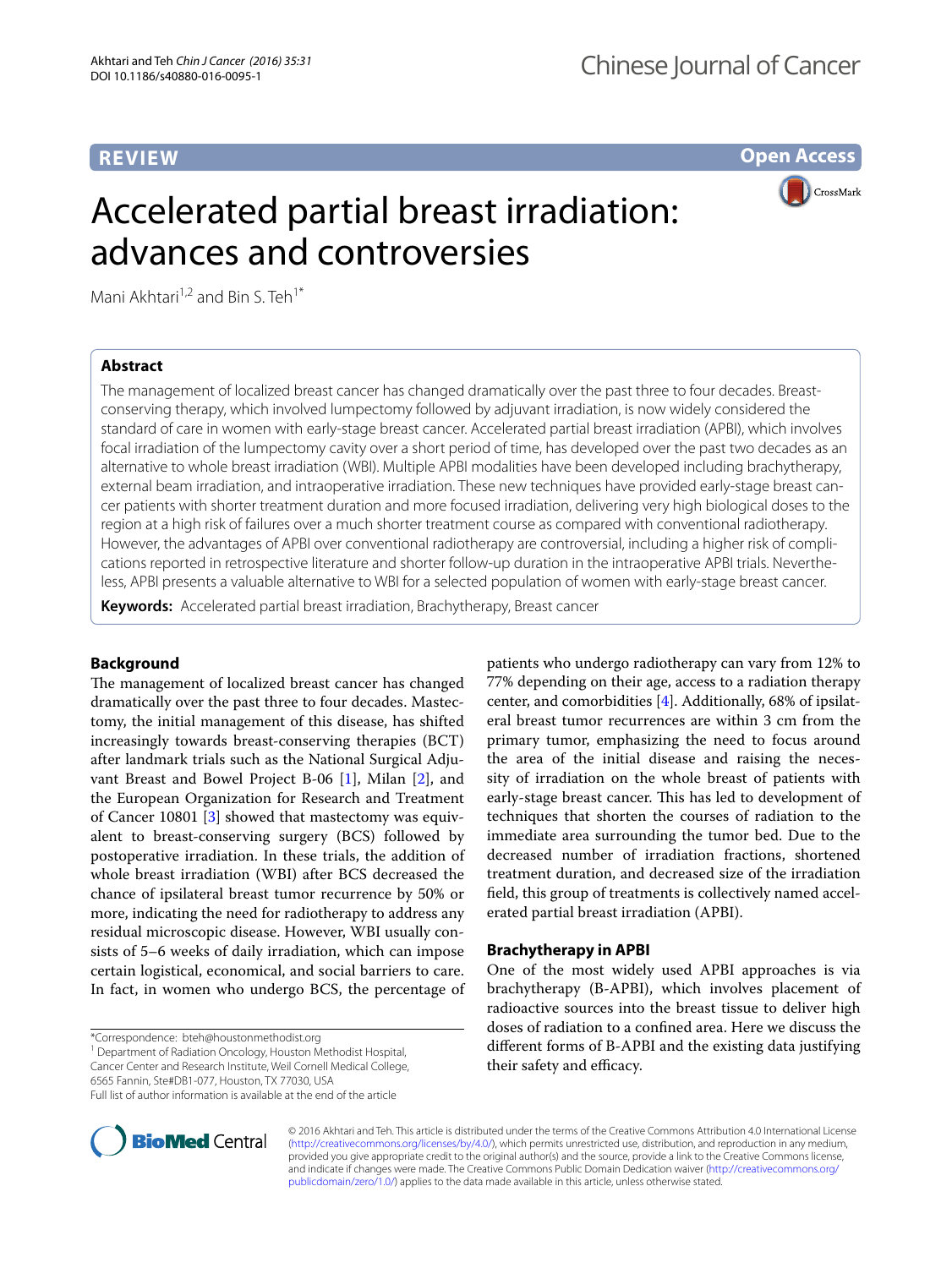#### **Interstitial brachytherapy**

Interstitial brachytherapy is the first technique developed and used to treat only a partial amount of breast tissue. Although the first published series of interstitial brachytherapy date back to 1920s, breast interstitial brachytherapy did not come into prominence until the 1970s [[5\]](#page-6-4). At that time, BCT was being developed, and since no electron beam therapy was available, a boost was given to the vicinity of the tumor bed using low-dose-rate (LDR) interstitial brachytherapy. With the advent of high-energy linear accelerators, electron beam boosts for the most part supplanted interstitial brachytherapy. However, in the meantime, brachytherapy techniques also improved dramatically along with better dose homogeneity, resulting in improved overall cosmesis [[6\]](#page-6-5). As the experience with interstitial brachytherapy for boost grew, several trials were undertaken to evaluate its safety and efficacy as the sole modality of irradiation after BCS.

To date, numerous single-arm and some randomized studies have been conducted examining multi-catheter interstitial brachytherapy. The results of the most important trials are summarized in Table  $1$  [\[7](#page-6-6)[–14\]](#page-6-7). Most of these studies enrolled patients with early-stage breast cancer, T1 or T2, with some allowing up to three positive axillary lymph nodes (N1). All studies required negative surgical margins and the majority of the trials excluded women with lobular or ductal carcinoma in situ (LCIS or DCIS) histology. Interstitial catheters were placed anywhere from 4 to 8 weeks after surgery using either a free-hand technique or a breast template with the placed surgical clips as a point of guidance. Some of the later studies used 3-dimensional planning. Consistent with the general trends in overall use of brachytherapy, a percentage of earlier patients were treated with LDR or pulsed-dose-rate (PDR) sources, but the majority of the more recent patients were treated using  $192$ Iridium  $(192)$ Ir) high-dose-rate (HDR) brachytherapy. In almost all of the studies, the tumor bed plus 2 cm (some 1–2 cm) was covered by the radiation. LDR doses ranged from 45 to 50 Gy and HDR from 30 to 36 Gy using twice daily (BID) fractionation. As seen in Table  $2$  [[15–](#page-6-8)[17](#page-6-9)], with careful patient selection, ipsilateral breast tumor recurrence rates were very low except for that in the Guy's Hospital trial by Fentiman et al. [[13\]](#page-6-10), which reported an ipsilateral breast tumor recurrence rate of 18%. The overall cosmesis scores were good to excellent for the majority of the patients with low rates of late complications. Given the promising results of these and earlier studies, APBI slowly became an acceptable option for a limited population of patients with early-stage breast cancer. Its widespread use was however limited by the complicated insertion technique of interstitial brachytherapy catheters.

#### **Single‑ and multi‑lumen applicators**

In 2002, the Food and Drug Administration (FDA) of the United States approved the MammoSite® (Hologic, Bedford, MA, USA) balloon applicator, the first of its kind that simplified catheter insertion and usage of APBI

<span id="page-1-0"></span>**Table 1 Results of randomized and single-arm interstitial brachytherapy trials**

| <b>Reported trial</b> | <b>Number of patients</b> | <b>Treatment</b><br>volume     | Source/dose                                                                                              | Median<br>follow-up<br>(months) | Ipsilateral<br>recurrence<br>rate $(\% )$ | Outcome/compli-<br>cations                                             |
|-----------------------|---------------------------|--------------------------------|----------------------------------------------------------------------------------------------------------|---------------------------------|-------------------------------------------|------------------------------------------------------------------------|
| Wazer et al. [7]      | 32                        | Excision cav-<br>ity $+2$ cm   | $192$ Ir, 3.4 Gy BID to<br>34 Gy                                                                         | 33                              | 3                                         | 8 with fat necrosis,<br>11 with grade 3-4<br>skin toxicity             |
| Arthur et al. [8]     | 44 (31 HDR, 13 LDR)       | Lumpectomy cav-<br>ity $+2$ cm | <sup>192</sup> lr, HDR: 3.4 Gy<br>BID to 24 Gy; LDR:<br>50 cGy/h to 45 Gy                                | 42                              | $\Omega$                                  | 43% of LDR patients<br>had radiation recall<br>with adriamycin         |
| Benitez et al. [9]    | 199                       | Lumpectomy<br>$bed + 1 - 2$ cm | LDR <sup>125</sup> I, 0.52 Gy/h<br>to 50 Gy; HDR <sup>192</sup> lr,<br>3.2-3.4 Gy BID to<br>$32 - 34$ Gy | 68.4                            | 1.2                                       | 11% fat necrosis,<br>90% good-excel-<br>lent cosmesis                  |
| Ott et al. [10-12]    | 274                       | Tumor bed $+2$ cm              | <sup>192</sup> lr, PDR: at 0.6 Gy<br>pulses to 50 Gy;<br>HDR: 4 Gy BID to<br>32 Gy                       | 63                              | 2.9                                       | $2.6\% \geq$ grade 3 tox-<br>icity, 90% good to<br>excellent cosmesis  |
| Fentiman et al. [13]  | 50                        | Tumor bed $+2$ cm              | $137$ Cs, 4 fractions,<br>4-6 h/day to 45 Gy                                                             | 75.6                            | 18                                        | 82% good to excel-<br>lent cosmesis                                    |
| Polgár et al. [14]    | 45                        | Tumor bed $+1-2$ cm            | HDR $^{192}$ Ir, 7 frac-<br>tions of 4.33 or<br>5.2 Gy in 4 days to<br>30.3-36.4 Gy                      | 133                             | 8.9                                       | 77.8% with good to<br>excellent cosmesis,<br>2.2% with fat<br>necrosis |

*BID* twice daily, *HDR* high-dose-rate, *LDR* low-dose-rate, *PDR* pulsed-dose-rate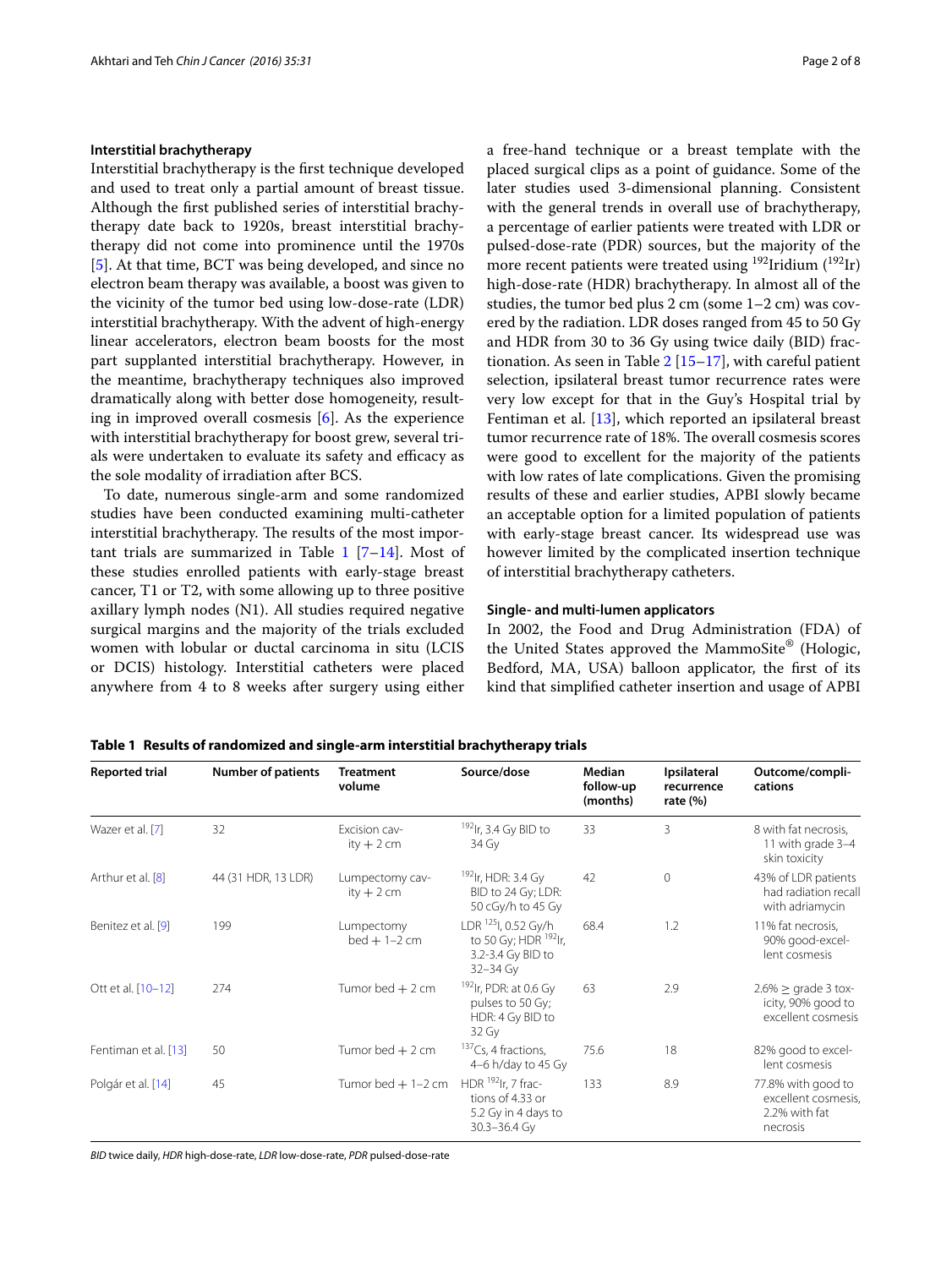| Organization | Age<br>(years) | Tumor size<br>(cm) | Lymph node<br>status    | <b>LVSI</b>      | Margin                   | <b>Multifocality</b>   | <b>DCIS</b> | Neoadjuvant<br>therapy   | Histology                |
|--------------|----------------|--------------------|-------------------------|------------------|--------------------------|------------------------|-------------|--------------------------|--------------------------|
| ASTRO [15]   |                |                    |                         |                  |                          |                        |             |                          |                          |
| Suitable     | $\geq 60$      | $\leq$ 2           | $pN0$ ( $i^{+}/i^{-}$ ) | <b>No</b>        | Negative<br>(>2 mm)      | Clinically<br>unifocal | None        | None                     | <b>IDC</b>               |
| Cautionary   | $50 - 59$      | $2.1 - 3.0$        |                         | Limited/focal    | Close (2 mm)             | Clinically<br>unifocal | $<$ 3 cm    | $\overline{\phantom{a}}$ | ILC                      |
| Unsuitable   | $<$ 50         | >3                 | $>$ pN1                 | <b>Fxtensive</b> | Positive                 | Multifocal             | $>3$ cm     | Used                     | $\overline{\phantom{0}}$ |
| ASBS [16]    | $\geq 45$      | $\leq$ 3           | N <sub>0</sub>          | -                | Negative                 | -                      | $<$ 3 cm    | $\overline{\phantom{m}}$ | <b>IDC or DCIS</b>       |
| ABS [17]     | >50            | $\leq$ 3           | N <sub>0</sub>          | -                | $\overline{\phantom{0}}$ | Unifocal               |             |                          | IDC                      |

<span id="page-2-0"></span>**Table 2 Patient selection criteria for accelerated partial breast irradiation (APBI)**

*LVSI* lymphovascular space invasion, *DCIS* ductal carcinoma in situ, *ASTRO* American Society of Therapeutic Radiation Oncology, *pNi* pathologically positive node determined by immunohistochemistry with a size ≤ 0.2 mm, *IDC* invasive ductal carcinoma, *ILC* invasive lobular carcinoma, – not mentioned, *ASBS* American Society of Breast Surgeons, *ABS* American Brachytherapy Society

compared with the placement of catheters in interstitial brachytherapy (Fig. [1a](#page-2-1)). Between 2002 and 2004, 97 institutions participated in a registry trial, which was designed to collect data on the use of MammoSite®. Collectively named the American Society of Breast Surgeons (ASBS) Registry Trial, a total of 1449 patients with early-stage breast cancer were treated using 34 Gy in 10 BID fractions. At a median follow-up of 60 months, only 2.6% of the patients developed an ipsilateral breast tumor recurrence, and 90.6% had good or excellent cosmesis score. The rates of complications were low with a reported 2.3% of fat necrosis and 13% of symptomatic

seromas  $[18]$  $[18]$ . In a separate analysis, the rate of axillary failure in the same registry of patients was 0.79% with a 5-year overall survival (OS) rate of 77.8% in patients with an axillary failure [[19\]](#page-6-16). Additionally, 194 of the patients in the MammoSite® registry trial were treated with a diagnosis of DCIS. Long-term follow-up with a median of 54.4 months showed only a 3.1% rate of ipsilateral breast tumor recurrence [[20](#page-6-17)].

As MammoSite® became increasingly popular, some of its shortcomings also became apparent. Given its singlelumen catheter, dosimetric shaping and conformation to the surrounding tissue can be challenging. This led

<span id="page-2-1"></span>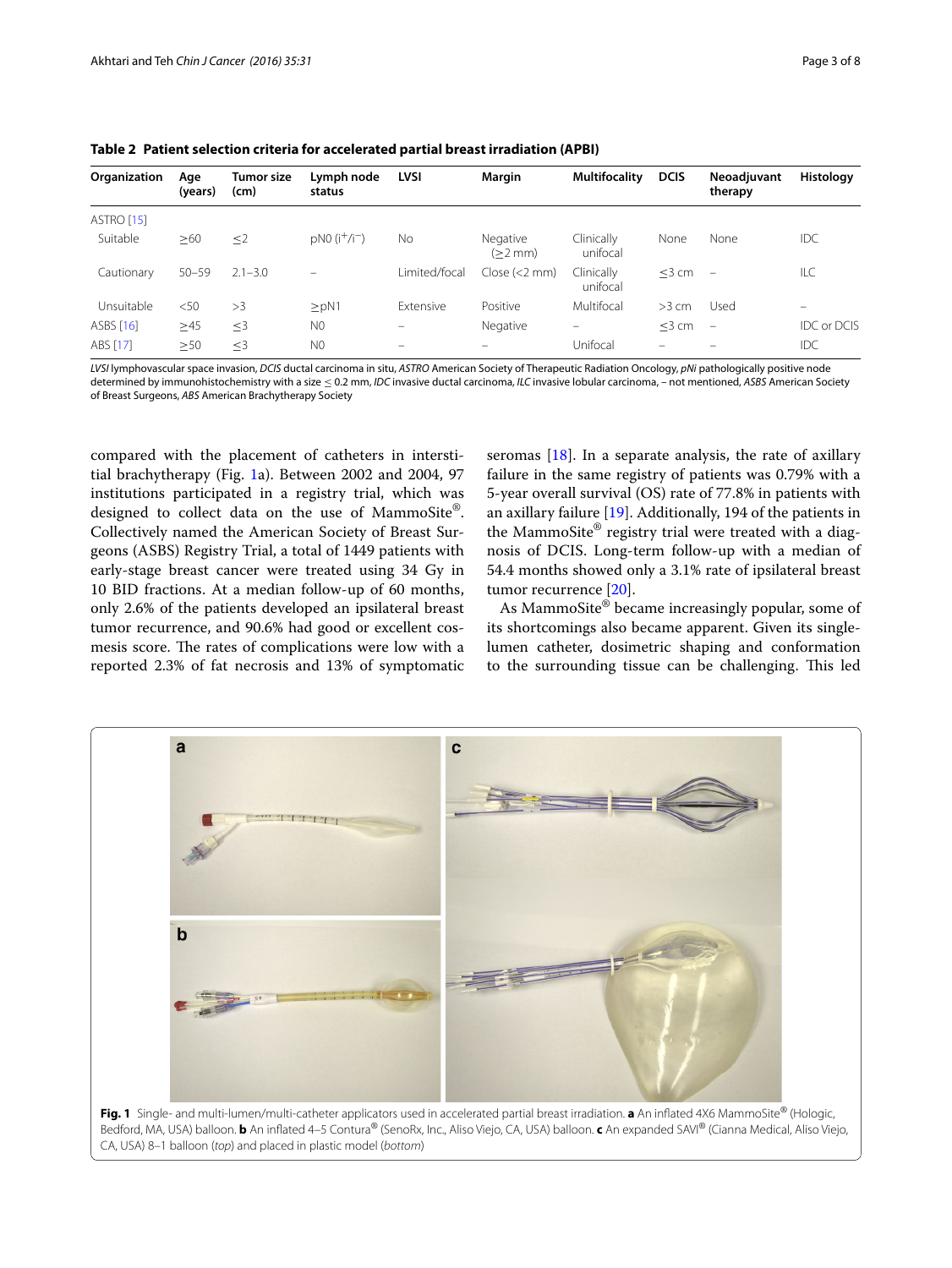to the development of other multi-lumen balloon-based catheters, including MammoSite ML® (Hologic, Bedford, MA, USA) and Contura® (SenoRx, Inc., Aliso Viejo, CA, USA). As opposed to the original MammoSite<sup>®</sup> balloon, which included a single lumen surrounded by an inflatable balloon, the Contura<sup>®</sup> balloon includes a central catheter and four surrounding fixed struts (Fig. [1b](#page-2-1)). Several dosimetric studies quickly showed lower dose delivered to organs at risk (OARs) using multi-lumen applicators than using single-lumen applicators. Cuttino et al. [[21\]](#page-6-19) compared the dose to the skin and chest wall for 43 patients treated with interstitial multicatheter technique, 45 treated with Contura®, and 83 with MammoSite® and observed higher maximum skin and rib doses by MammoSite® compared with those by the multi-lumen techniques. In another study, Brown et al. [\[22](#page-6-20)] compared 33 patients treated with Contura® with 33 patients treated with MammoSite®. Despite closer skin spacing, the Contura® technique showed lower median skin dose, lower rib dose, and equal or better planning target volume (PTV) coverage as compared with the MammoSite<sup>®</sup> technique. Clinical outcome data using MammoSite® have also been promising, with a single-institution series reporting an ipsilateral breast tumor recurrence rate of 2%, no grade 3–4 toxicities, and good/excellent cosmetic outcome in 97% of 46 patients at a median follow-up of 36 months [\[23](#page-6-21)].

To allow even more dosimetric flexibility, Strut Adjusted Volume Implant (SAVI®, Cianna Medical, Aliso Viejo, CA, USA) was developed which included a central catheter surrounded by 6, 8, or 10 peripheral catheters (Fig. [1c](#page-2-1)). Initial results using SAVI® have been excellent dosimetrically, with evaluation of 102 patients treated revealing target volume receiving 90% of prescribed dose (V90) of 95.9% and maximum median skin dose of 75% of prescribed dose [[24\]](#page-7-0). At a median follow-up of 21 months, the ipsilateral breast tumor recurrence rate was 1%, and the rate of symptomatic seroma or fat necrosis was 1.9%, showing low rates of toxicity and recurrence in carefully selected patients consistent with other B-APBI data.

#### **Technique and catheter placement**

Since the use of multi-catheter interstitial brachytherapy has declined dramatically in the recent past and is only reserved to few specialized centers, this section will instead focus on placement of single- and multi-lumen applicators (MammoSite®, Contura®, and SAVI®). Initial techniques for insertion of the MammoSite® balloon required placement either at the time of lumpectomy (open-cavity technique) or as a separate procedure (closed-cavity technique) up to 10 weeks after operation. If placed postoperatively, the device can then be inserted either through the surgical scar or through a separate incision. Ultrasound guidance is frequently used to detect the seroma, which in most cases associates with the actual tumor bed and aligns the route of insertion along the longest axis diameter of the cavity. Some institutions obtain a computed tomography (CT) scan several days before insertion of the catheter to measure the size of the cavity and estimate the needed device size. After insertion, the balloon is then inflated with sterile saline to a diameter of 4.0–5.0 cm, and a small amount of radiographic material is added for contrast enhancement. A CT scan is then obtained after placement of the balloon to evaluate the conformance of the balloon to the cavity and absence of air or fluid gaps. A ratio of air or fluid in the cavity to balloon surface of less than 10% is usually deemed acceptable, and a balloon-skin distance equal or greater than 5 mm is ideal. The lumpectomy cavity is then delineated and expanded by 1 cm to define the PTV. Each expansion and PTV should conform to the patient's anatomy, stay 5 mm from the skin, and remain at the edge of the pectoralis muscles and ribs. The most commonly prescribed dose is 3.4 Gy BID to a total of 34 Gy. Although normal tissue constraints can vary from institution to institution, the maximum allowable skin dose is kept below 100% of the prescription. If the balloon-skin distance is 5–7 mm, up to 145% of the prescribed dose is also acceptable. Ideally, 95% of the PTV should receive 95% of the prescribed dose, and V150 and V200 (volumes of tissue receiving 150% and 200% prescribed dose) should be limited to 50 and 20 cc, respectively. It is recommended that conformance and balloon-skin distance be assessed daily before each treatment session. The placement and dosimetric constraints of the Contura® and SAVI® balloons follow a similar protocol.

#### **External beam APBI**

As B-APBI was slowly growing in popularity, its use was still limited to centers with brachytherapy expertise and access to LDR or HDR afterloaders. If the rationale for B-APBI holds true that in the majority of early-stage breast cancer patients the risk of recurrence is limited to the area surrounding the lumpectomy cavity, then the same should hold true for treatment using external beam. Nevertheless, external beam APBI (EB-APBI) is not a relatively new concept, and some of the earliest trials using EB-APBI date back to as early as 1980s. Ribeiro et al. [[25\]](#page-7-1) randomized 708 patients who were treated at Christie Hospital between 1982 and 1987 to undergo WBI to 40 Gy in 15 fractions or tumor bed-only irradiation using electrons to 40–42.5 Gy in eight fractions. After a median follow-up of 5.4 years, the ipsilateral breast tumor recurrence rate was 15%–34% for patients who underwent limited field irradiation compared with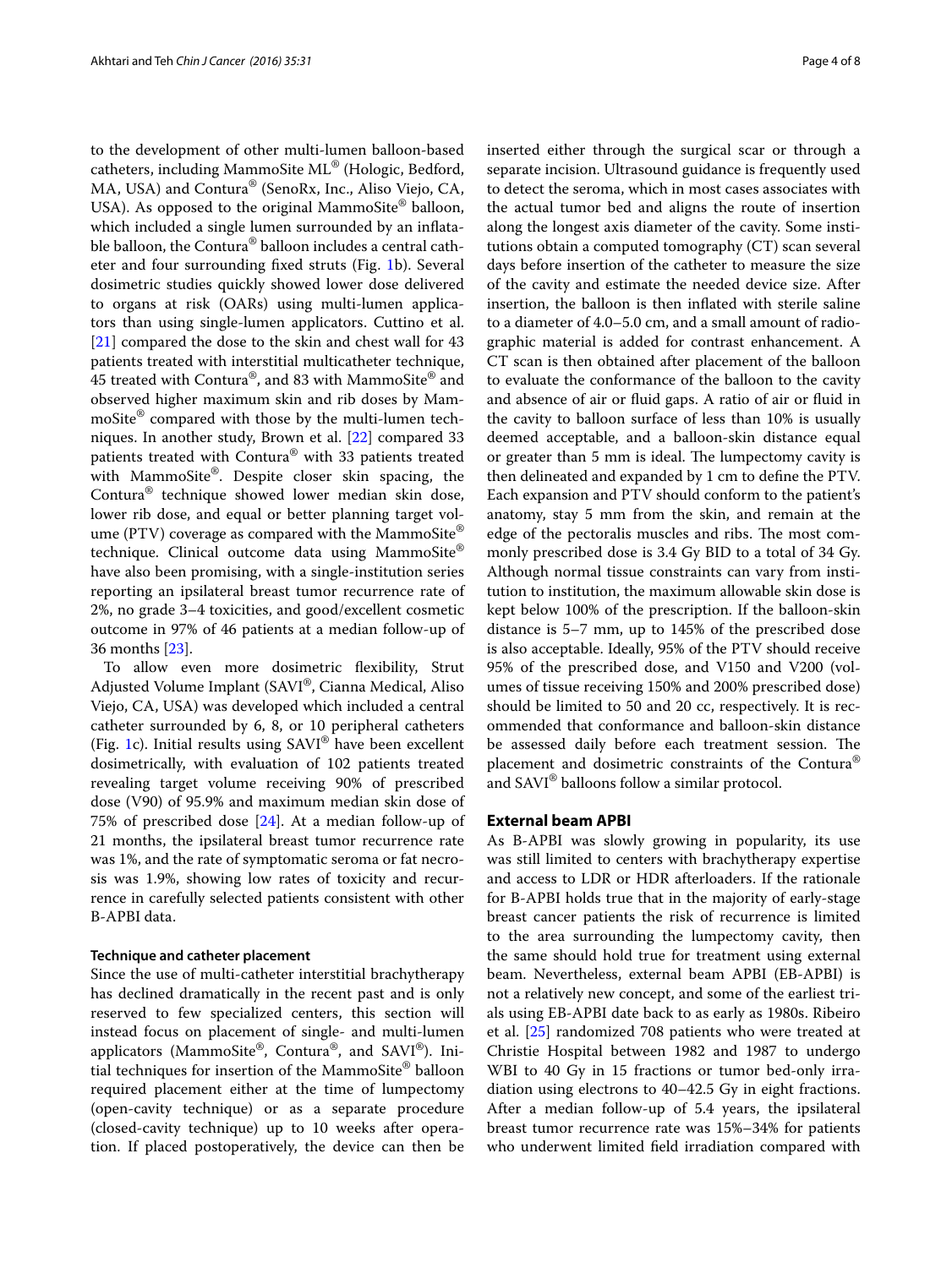8%–14% for patients who underwent WBI depending on the pathology. They noted that even though limited field electron irradiation was feasible, the local recurrence rate was higher than that of patients who underwent WBI, and better patient selection and treatment techniques were needed to improve outcomes. In another similar study, Dodwell et al. [\[26\]](#page-7-2) randomized patients to undergo WBI to 40 Gy in 15 fractions or APBI to 55 Gy in 20 fractions using electrons. The study accrued only 174 out of expected 400 patients and closed early due to nonaccrual. Although this limited any definitive conclusions that can be drawn from this study, the differences in the rates of ipsilateral breast tumor recurrence (WBI 4% vs. APBI 12%), locoregional failure (WBI 24% vs. APBI 9%), distant metastases (WBI 27% vs. APBI 23%), or OS (WBI 73% vs. APBI 70%) were not significant.

More recently, the most significant EB-APBI trial to date, named the Randomized Trial of Accelerated Partial Breast Irradiation (RAPID), released its interim cosmesis and toxicity analysis, showing higher rates of adverse cosmesis and late radiation toxicity in the EB-APBI group compared with the WBI group [[27\]](#page-7-3). In this study, 2135 patients with invasive ductal carcinoma (IDC) or DCIS with tumor size  $\leq$ 3 cm, negative surgical margins, negative nodes determined by pathologic assessment, and older than 40 years were randomized to either WBI to 42.5 Gy in 16 fractions or 50 Gy in 25 fractions or EB-APBI to 38.5 Gy in 10 BID fractions of 3.85 Gy. In the WBI group, 21% of the patients received boost to the tumor bed, and none in the EB-APBI group. After a median follow-up of 3 years, the EB-APBI group showed worse cosmetic outcome assessed either by trial nurse (33% vs. 13% in the WBI group) or by patient selfassessment (32 vs. 21 % in the WBI group). The rates of grade 1–2 toxicity were higher in the EB-APBI group than in the WBI group. Although other non-randomized single- and multi-institution experiences from William Beaumont [[28\]](#page-7-4), RTOG 0319 [[29\]](#page-7-5), and Rocky Mountain Cancer Center [[30\]](#page-7-6) have shown good local control and cosmetic outcome, the results of the RAPID trial [[27](#page-7-3)] have added to previous experiences from Tufts University [[31\]](#page-7-7) and University of Michigan [[32](#page-7-8)] that had called into question the unacceptable rates of cosmesis and toxicity using EB-APBI. Therefore, at this point we do not recommend using EB-APBI outside of the settings of a clinical protocol.

## **Intraoperative APBI**

Intraoperative APBI (IO-APBI) has been a new and exciting development in APBI. The two most extensively studied devices capable of delivering IO-APBI are the Intrabeam® device (Oberkochen, Germany) and the Novac7® device (Hitesys, Latina, Italy). Intrabeam®

produces low-energy photons up to 50 kV using spherical applicators of varying sizes with intraoperative treatment duration of approximately 30 min. In the recently updated targeted radiation therapy trial (TARGIT-A), an international cohort of participants enrolled 3451 patients who were randomized to either conventional WBI per each center's protocols or IO-APBI using Intrabeam®, with a single 20 Gy fraction immediately after lumpectomy prescribed to the surface of the applicator (about  $5-7$  Gy at 1 cm) [\[33\]](#page-7-9). If the patients had predefined adverse pathologic features including LCIS, lymphovascular space invasion, positive nodal status, or other parameters defined at each center, postoperative WBI was added, and the IO-APBI was counted as the boost. With a primary endpoint of local recurrence, the non-inferiority of IO-APBI was set at a 2.5% absolute difference in local recurrence. At a median follow-up of 2 years and 5 months, the IO-APBI group showed a local recurrence rate of 3.3% vs. 1.3% in the WBI group  $(P = 0.04)$ , meeting the non-inferiority criteria. Additionally, the rates of OS or distant metastases were not significantly different, and the IO-APBI group also showed low rates of grade 3–4 skin toxicity.

The Novac7® device has been evaluated in the Milan Electron IntraOperative Trial (ELIOT) study [\[34](#page-7-10)]. The device is a mobile accelerator capable of generating different electron energies ranging from 4 to 12 MeV. In this trial, 1305 patients were randomized either to conventional WBI or to receive a single fraction of intraoperative electrons to a dose of 21 Gy prescribed to the tumor bed. The target was surgically constructed, and the thoracic shielding was placed underneath the target. The total delivery duration was 30–40 min. Inclusion criteria included age >48 years and tumor diameter  $\leq$ 2.5 cm in women who were eligible for BCS. After a median followup of 5.8 years, 35 patients in the IO-APBI group and 4 in the WBI group experienced ipsilateral breast tumor recurrence  $(P < 0.0001)$ , equaling 5-year event rates of 4.4% vs. 0.4%. The OS rate was similar between the two groups and the rate of skin adverse effects was significantly lower in the IO-APBI group than in the WBI group  $(P = 0.0002)$ .

Although the above IO-APBI trials show some promising early results, the follow-up for both trials is relatively short especially given that breast cancer can recur many years later. Other logistical issues also exist such as limited knowledge of tumor pathology at the time of the surgery and high local recurrence rates seen in the ELIOT study. Additionally, the patients in these trials were highly selected, and it is unclear if IO-APBI can be considered a therapeutic option in any other group of earlystage breast cancer patients. Nevertheless, these studies have paved the way for future investigations into the use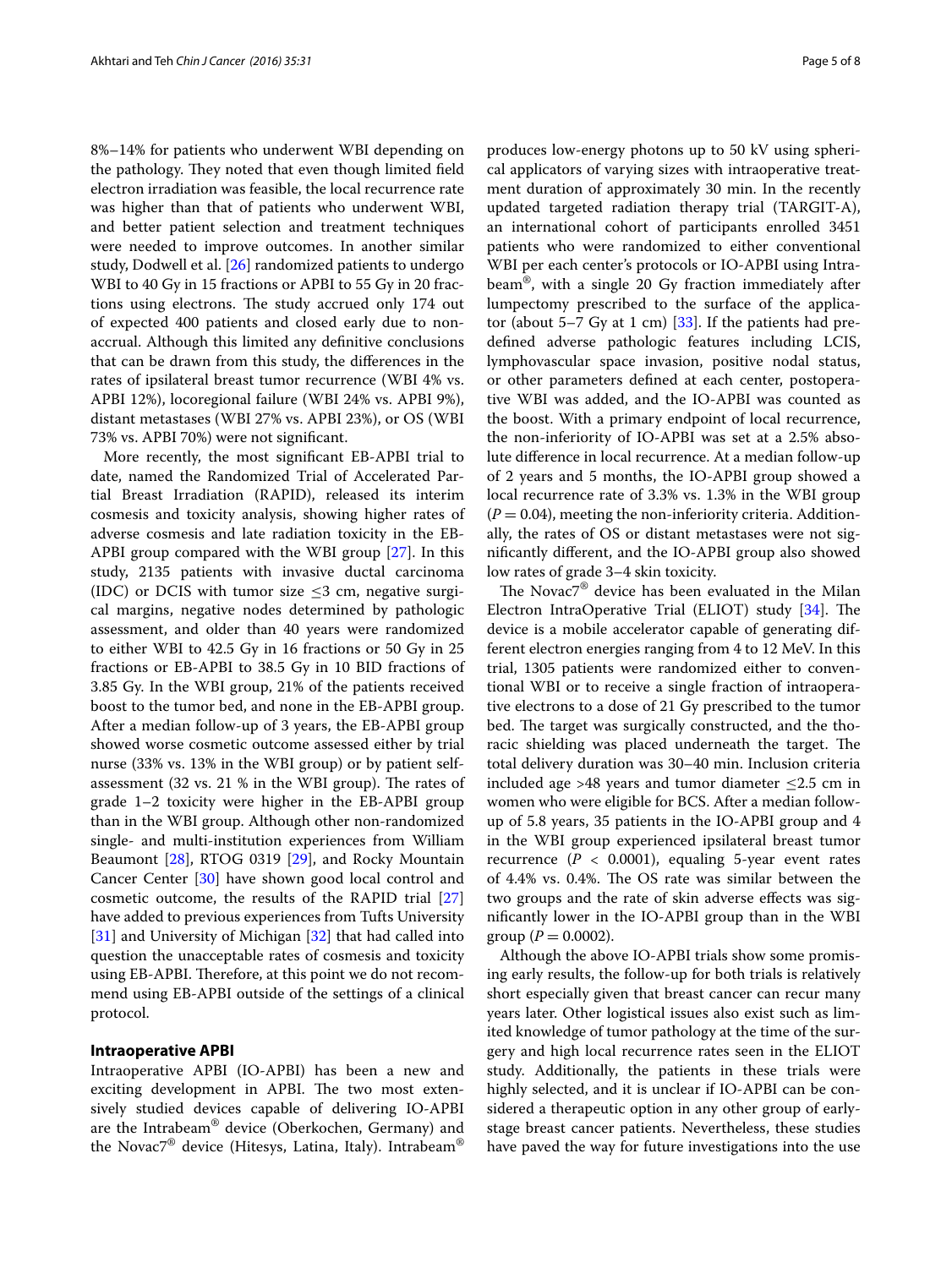of IO-APBI. Given that it is extremely convenient for the patients and delivered in a single fraction at the time of the surgery, IO-APBI could be a reasonable option for a small subpopulation of early-stage breast cancer patients.

#### **Selection criteria**

To date, there have been no randomized trials comparing WBI with B-APBI. As such, specific criteria that are deemed universally acceptable for patients who are appropriate for B-APBI are not known. In the early days of interstitial APBI, since the criteria had not yet been determined, the majority of patients treated were those with early-stage breast cancer. This trend continued to the era of single- and multi-lumen applicators. Through many years of cumulative experience, certain trends have started to emerge about which group of patients can safely undergo B-APBI. Therefore, professional societies, including the American Society of Therapeutic Radiation Oncology (ASTRO) [\[15\]](#page-6-8), the American Society of Breast Surgeons (ASBS) [[16\]](#page-6-18), and the American Brachytherapy Society (ABS) [\[17\]](#page-6-9), have put forward their own specific recommendations about which patients can be safely treated with APBI (Table [2](#page-2-0)). Of note, these recommendations apply to all forms of APBI, including EB-APBI and IO-APBI, which will be discussed below. As can be seen from Table [2](#page-2-0), ASTRO recommendations are divided into three categories labeled "suitable," "cautionary," and "unsuitable". We recommend only treating patients under the suitable or those limited to one or two cautionary features off of a randomized protocol.

It is also worthwhile mentioning that even though the above societies deemed the use of APBI acceptable in certain patient populations, a joint statement from three German oncology societies recommended refraining from APBI use outside of a prospective study [\[35](#page-7-11)]. They felt that there were not enough data available at the time to draw any conclusions about its safety and that it will also decrease the number of women who could be enrolled in ongoing prospective studies [\[35](#page-7-11)].

#### **Controversies in APBI**

In 2012, Smith et al. [\[36\]](#page-7-12) reported that based on their retrospective review of the surveillance, epidemiology, and end results (SEER)-Medicare database, women who underwent APBI between 2003 and 2007 had a higher rate of subsequent mastectomy than those who underwent WBI (3.95% vs. 2.18%, *P* < 0.001). APBI treatment was also more frequently associated with higher rates of infectious and non-infectious postoperative complications, breast pain, fat necrosis, and rib fracture than WBI. The 5-year OS rate however did not differ between the two groups. In a follow-up report, Smith et al. [\[37](#page-7-13)] stratified the same population of patients treated with APBI based on the ASTRO consensus guidelines into the suitable, cautionary, and unsuitable groups. Overall, APBI did result in a significant reduction in the risk of mastectomy as compared with lumpectomy alone (2.8% vs. 4.7%). However, the risk reduction was not significant as compared with WBI (2.8% vs. 1.3%). Stratification based on the ASTRO suitability criteria did not show a difference in the relative risk of mastectomy ( $P = 0.84$ ), although suitable patients overall had a low absolute risk of mastectomy after APBI (1.6%).

It is important to keep in mind several limitations of the above studies. The limitations of retrospective studies are self-evident. Furthermore, mastectomy was used as a surrogate end-point since ipsilateral breast tumor recurrence itself is not listed in the SEER-Medicare database and a subsequent mastectomy can be due to a number of reasons unrelated to ipsilateral breast tumor recurrence. Additionally, the period studied (2003–2007) was immediately after the approval of single- and multi-lumen applicators, with many investigators using the device for the first time so it is reasonable to expect relatively higher rates of complications such as infections and fat necrosis.

Another rising area of controversy in breast radiation oncology involves the use of IO-APBI, to the point now that it has garnered national attention as reported on the Wall Street Journal [\[38](#page-7-14)]. Some of the controversy surrounds the rising rates of use of IO-APBI given its convenience in one intraoperative fraction and low cost burden to the health care system while questions regarding its safety and efficacy still remain. Some of the issues raised in the ELIOT trial include a significantly higher relapse rate in the IO-APBI group compared with the WBI cohort, no accounting for adverse features on final pathology such as positive margin, higher rates of fat necrosis with IO-APBI, and final cosmesis analysis being performed on only a subset of the patients [\[39\]](#page-7-15). The TARGIT-A study has also faced multiple criticisms, such as the excess non-breast cancer deaths and an increased rate of secondary malignancy in the WBI group, both of which usually need much longer-term follow-up to ascertain their significance [\[39\]](#page-7-15).

Although the points raised in the above studies require consideration, the main questions about safety and efficacy of APBI can only be answered in the ongoing randomized clinical trials.

## **Future directions**

APBI has now become a mainstay of treatment as part of the BCT algorithm. Even though it's only a suitable option and should only be considered in patients with early-stage breast cancer based on the consensus statements discussed above, it provides a much faster and convenient alternative to WBI. However, definitive data from randomized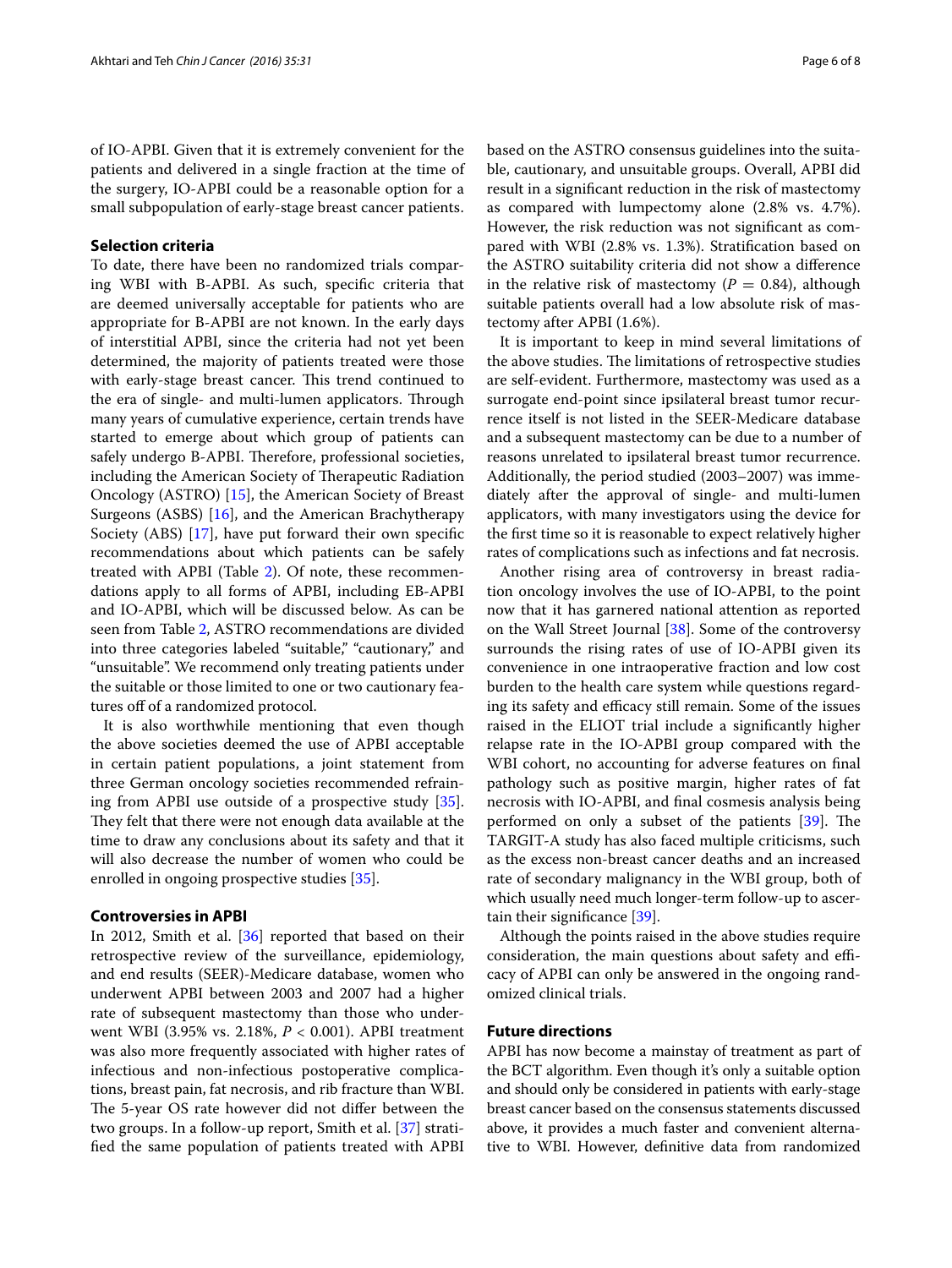controlled trials, which are still ongoing, are needed. The most important of which, NSABP B-39/RTOG 0413 [\[40\]](#page-7-16) is now closed to accrual. In this trial, WBI to 50–50.4 Gy in 25–28 fractions with an optional 10–16 Gy boost is compared with 34 Gy in 10 fractions delivered either via interstitial brachytherapy, MammoSite®, MammoSite ML®, or  $SAVI^{\circledR}$  or with EB-APBI to a dose of 38.5 Gy in 10 fractions delivered using 3-dimensional conformal radiation therapy. The selection criteria include patients with stage 0, I, or II breast cancer resected by lumpectomy and with no more than three histologically positive nodes. The primary endpoint of the study is time to diagnosis of ipsilateral breast tumor recurrence with secondary endpoints including OS and recurrence-free survival.

There are also other ongoing trials, including a study examining ultrashort-course APBI using Contura® (7 Gy  $\times$ 4 fractions) [[41](#page-7-17)], the RAPID trial awaiting for final results, release of matured data of the TARGIT and ELIOT studies, and the randomized GEC-ESTRO trial  $[42]$  $[42]$ . With most of these trials approaching maturation, the exact role of APBI in the BCT paradigm will be further solidified. Additionally, the appropriate group of patients who can benefit from different APBI modalities will be elucidated, allowing shorter treatment duration, better toxicity profiles, and considerable savings to the health care system [[43](#page-7-19)].

#### **Authors' contributions**

MA aided in drafting and composing the final manuscript. BST aided in drafting and composing the final manuscript. All authors read and approved the final manuscript.

#### **Author details**

<sup>1</sup> Department of Radiation Oncology, Houston Methodist Hospital, Cancer Center and Research Institute, Weil Cornell Medical College, 6565 Fannin, Ste#DB1-077, Houston, TX 77030, USA. <sup>2</sup> Department of Radiation Oncology, The University of Texas Medical Branch at Galveston, Houston, TX 77555, USA.

#### **Competing interests**

The authors declare that they have no competing interests.

Received: 2 October 2015 Accepted: 2 February 2016 Published online: 24 March 2016

#### **References**

- <span id="page-6-0"></span>1. Fisher B, Anderson S, Redmond CK, Wolmark N, Wickerham DL, Cronin WM. Reanalysis and results after 12 years of follow-up in a randomized clinical trial comparing total mastectomy with lumpectomy with or without irradiation in the treatment of breast cancer. N Engl J Med. 1995;333(22):1456–61.
- <span id="page-6-1"></span>2. Veronesi U, Cascinelli N, Mariani L, Greco M, Saccozzi R, Luini A, et al. Twenty-year follow-up of a randomized study comparing breast-conserving surgery with radical mastectomy for early breast cancer. N Engl J Med. 2002;347(16):1227–32.
- <span id="page-6-2"></span>van Dongen JA, Voogd AC, Fentiman IS, Legrand C, Sylvester RJ, Tong D, et al. Long-term results of a randomized trial comparing breastconserving therapy with mastectomy: European Organization for Research and Treatment of Cancer 10801 trial. J Natl Cancer Inst. 2000;92(14):1143–50.
- <span id="page-6-3"></span>4. Ballard-Barbash R, Potosky AL, Harlan LC, Nayfield SG, Kessler LG. Factors associated with surgical and radiation therapy for early stage breast cancer in older women. J Natl Cancer Inst. 1996;88(11):716–26.
- <span id="page-6-4"></span>5. Kuske RR Jr. Breast brachytherapy. Hematol Oncol Clin North Am. 1999;13(3):543–58.
- <span id="page-6-5"></span>6. Wazer DE, Kramer B, Schmid C, Ruthazer R, Ulin K, Schmidt-Ulrich R. Factors determining outcome in patients treated with interstitial implantation as a radiation boost for breast conservation therapy. Int J Radiat Oncol Biol Phys. 1997;39(2):381–93.
- <span id="page-6-6"></span>7. Wazer DE, Berle L, Graham R, Chung M, Rothschild J, Graves T, et al. Preliminary results of a phase I/II study of HDR brachytherapy alone for T1/T2 breast cancer. Int J Radiat Oncol Biol Phys. 2002;53(4):889–97.
- <span id="page-6-11"></span>8. Arthur DW, Koo D, Zwicker RD, Tong S, Bear HD, Kaplan BJ, et al. Partial breast brachytherapy after lumpectomy: low-dose-rate and high-doserate experience. Int J Radiat Oncol Biol Phys. 2003;56(3):681–9.
- <span id="page-6-12"></span>9. Benitez PR, Chen PY, Vicini FA, Wallace M, Kestin L, Edmundson G, et al. Partial breast irradiation in breast conserving therapy by way of interstitial brachytherapy. Am J Surg. 2004;188(4):355–64.
- <span id="page-6-13"></span>10. Strnad V, Ott O, Potter R, Hildebrandt G, Hammer J, Resch A, et al. Interstitial brachytherapy alone after breast conserving surgery: interim results of a German-Austrian multicenter phase II trial. Brachytherapy. 2004;3(3):115–9.
- 11. Ott OJ, Hildebrandt G, Potter R, Hammer J, Lotter M, Resch A, et al. Accelerated partial breast irradiation with multi-catheter brachytherapy: local control, side effects and cosmetic outcome for 274 patients. Results of the German-Austrian multi-centre trial. Radiother Oncol. 2007;82(3):281–6.
- <span id="page-6-14"></span>12. Strnad V, Hildebrandt G, Potter R, Hammer J, Hindemith M, Resch A, et al. Accelerated partial breast irradiation: 5-year results of the German-Austrian multicenter phase II trial using interstitial multicatheter brachytherapy alone after breast-conserving surgery. Int J Radiat Oncol Biol Phys. 2011;80(1):17–24.
- <span id="page-6-10"></span>13. Fentiman IS, Deshmane V, Tong D, Winter J, Mayles H, Chaudary MA. Caesium(137) implant as sole radiation therapy for operable breast cancer: a phase II trial. Radiother Oncol. 2004;71(3):281–5.
- <span id="page-6-7"></span>14. Polgár C, Major T, Fodor J, Sulyok Z, Somogyi A, Lovey K, et al. Accelerated partial-breast irradiation using high-dose-rate interstitial brachytherapy: 12-year update of a prospective clinical study. Radiother Oncol. 2010;94(3):274–9.
- <span id="page-6-8"></span>15. Smith BD, Arthur DW, Buchholz TA, Haffty BG, Hahn CA, Hardenbergh PH, et al. Accelerated partial breast irradiation consensus statement from the American Society for Radiation Oncology (ASTRO). Int J Radiat Oncol Biol Phys. 2009;74(4):987–1001.
- <span id="page-6-18"></span>16. The American Society of Breast Surgeons. Consensus Statement for Accelerated Partial Breast Irradiation. [https://www.breastsurgeons.org/](https://www.breastsurgeons.org/statements/PDF_Statements/APBI.pdf) [statements/PDF\\_Statements/APBI.pdf.](https://www.breastsurgeons.org/statements/PDF_Statements/APBI.pdf) Accessed 15 Sept 2015.
- <span id="page-6-9"></span>17. Shah C, Vicini F, Wazer DE, Arthur D, Patel RR. The American Brachytherapy Society consensus statement for accelerated partial breast irradiation. Brachytherapy. 2013;12:267–77.
- <span id="page-6-15"></span>18. Vicini F, Beitsch P, Quiet C, Gittelman M, Zannis V, Fine R, et al. Five-year analysis of treatment efficacy and cosmesis by the American Society of Breast Surgeons MammoSite Breast Brachytherapy Registry Trial in patients treated with accelerated partial breast irradiation. Int J Radiat Oncol Biol Phys. 2011;79(3):808–17.
- <span id="page-6-16"></span>19. Aburabia M, Roses RE, Kuerer HM, Fine R, Beitsch PD, Goyal S, et al. Axillary failure in patients treated with MammoSite accelerated partial breast irradiation. Ann Surg Oncol. 2011;18(12):3415–21.
- <span id="page-6-17"></span>20. Jeruss JS, Kuerer HM, Beitsch PD, Vicini FA, Keisch M. Update on DCIS outcomes from the American Society of Breast Surgeons accelerated partial breast irradiation registry trial. Ann Surg Oncol. 2011;18(1):65–71.
- <span id="page-6-19"></span>21. Cuttino LW, Todor D, Rosu M, Arthur DW. A comparison of skin and chest wall dose delivered with multicatheter, Contura multilumen balloon, and MammoSite breast brachytherapy. Int J Radiat Oncol Biol Phys. 2011;79(1):34–8.
- <span id="page-6-20"></span>22. Brown S, McLaughlin M, Pope DK, Haile K, Hughes L, Isreal PZ, et al. A dosimetric comparison of the Contura multilumen balloon breast brachytherapy catheter vs. the single-lumen MammoSite balloon device in patients treated with accelerated partial breast irradiation at a single institution. Brachytherapy. 2011;10(1):68–73.
- <span id="page-6-21"></span>23. Israel PZ, Robbins A, Shroff P, Brown S, McLaughlin M, Pope K. Threeyear clinical outcome using the Contura multilumen balloon breast